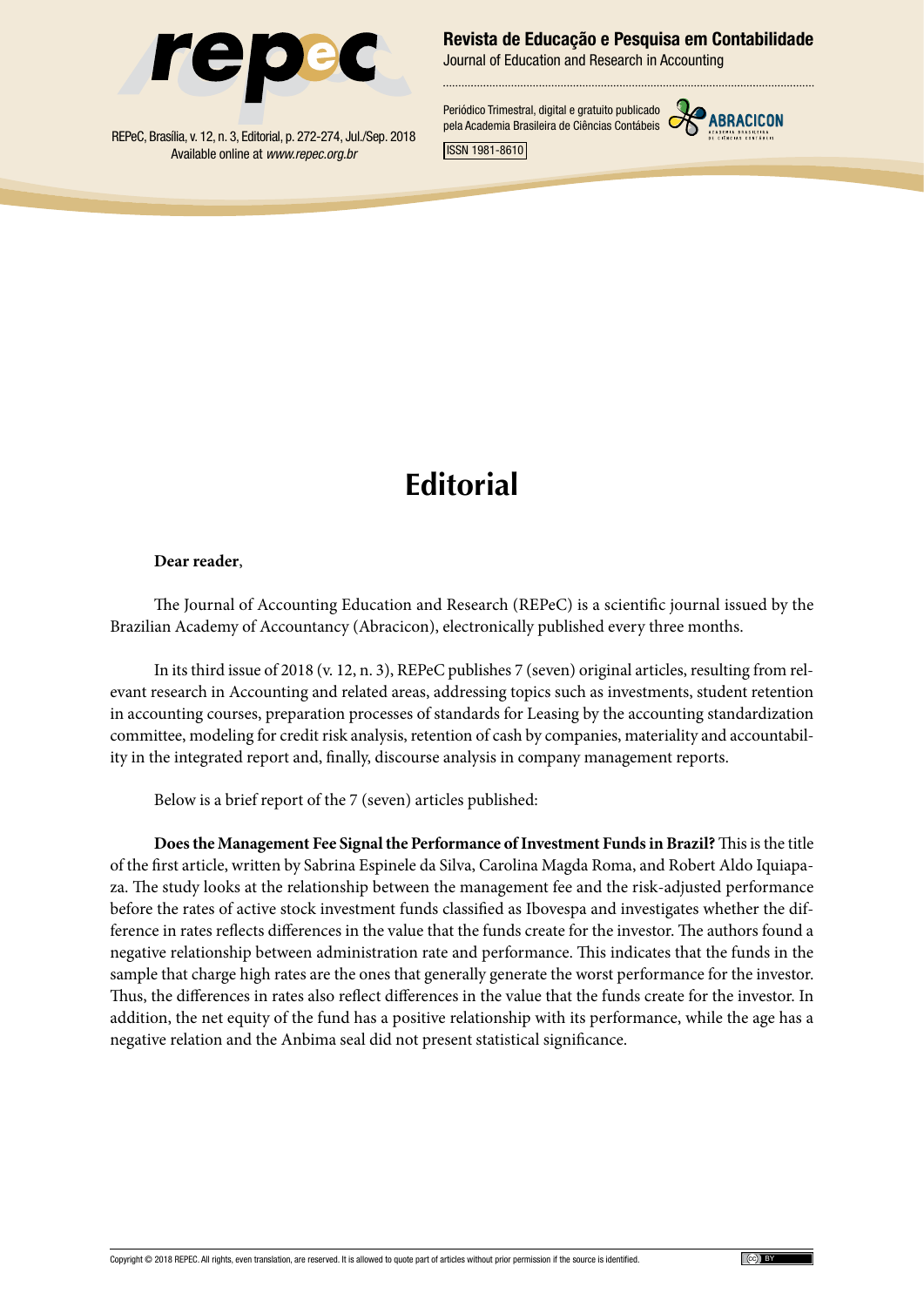

**Influential Factors in Student Retention: a Study Involving Undergraduate Students in Accountancy** is the second article, authored by Luis Felipe Hortenzi Vilela Braga, Neusa Maria dos Santos Bastos Fernandes Santos, José Carlos Toledo, Andrei Aparecido Albuquerque, and Jhon Franky Bernedo Gonzales. The objective of the research was to analyze factors that influence student retention, aiming to produce indicators for the management of courses in Accounting Sciences. The factors considered are derived from the model by Cabrera, Nora, and Castañeda (1992) and cover cognitive, behavioral and external factors to the institution. In a sample of 155 undergraduates attending an undergraduate course in Accounting Sciences, the factors "encouragement of close people" and "academic and intellectual development" were more important in the explanation of student retention.

The third article was entitled **IFRS 16 - Leases: Challenges, Perspectives and Implications in the Light of Substance over Form**, written by Nyalle Barboza Matos and Jorge Katsumi Niyama. The objective of this paper was to discuss the main challenges and impacts of IFRS 16 and its implications for the accounting treatment of leases, analyzing the compliance with the new models imposed in the light of the primacy of substance over form. The discussion of the topics reveals that the main challenges the standard entails are perceived by the lessees. The single accounting model comes with a number of subjectivities that start with the On / Off balance sheet test, which brings concepts to identify whether the contract is or contains leasing. Subsequently, the subjectivity in identifying and separating the leasing components from the non-leasing components of a contract may be a complex exercise that will require more information to be made available by the lessor and/or the use of an independent base price for that lease. At the macro level, the impact of the standard is mainly due to changes in financial measures (e.g. EBITDA, ROE, ROA); new estimates, greater judgment, and balance sheet volatility.

In the fourth paper, entitled **A Credit Risk Analysis Approach Using the Fleuriet Model**, by José Willer do Prado, Francisval de Melo Carvalho, Gideon de Carvalho de Benedicto, Valderí de Castro Alcântara, and Antonio Carlos dos Santos, the authors sought to construct a model capable of evaluate the credit risk in Brazilian publicly traded companies, using indicators from the Fleuriet model of financial analysis. For indicators such as financial structure, working capital and the need for working capital, the companies seek to perform a constant growth model, expanding or gaining markets, as there is always a need for additional working capital over time. The results found for the liquidity thermometer demonstrate the importance of financial accounts called treasury accounts to calculate the company's short-term liquidity and solvency capacity. Finally, financial indebtedness as a structural index contributed significantly to the model.

*Vanessa Rabelo Dutra, Igor Bernardi Sonza, Paulo Sergio Ceretta* and *Oscar Claudino Galli* are the authors of the article **Determinants of Cash Retention in Brazilian Companies: an Analysis after the 2008 Crisis**. In this study, the authors analyzed the determinants of cash retention in Brazilian companies through the literature assumptions related to the transaction, speculation, precaution, taxes and governance problems. The authors found three schemes, defined by the size variable, dividing the sample into larger, intermediate and smaller companies. Transactions and taxes are the main reasons to reduce the retention of cash for smaller companies. The reasons related to the precaution for bigger ones and to the problems of governance for the smaller companies presented a positive relationship with the cash change, corroborating the theory, but do not explain this change in the Brazilian companies. Speculation was not significant in any scheme.